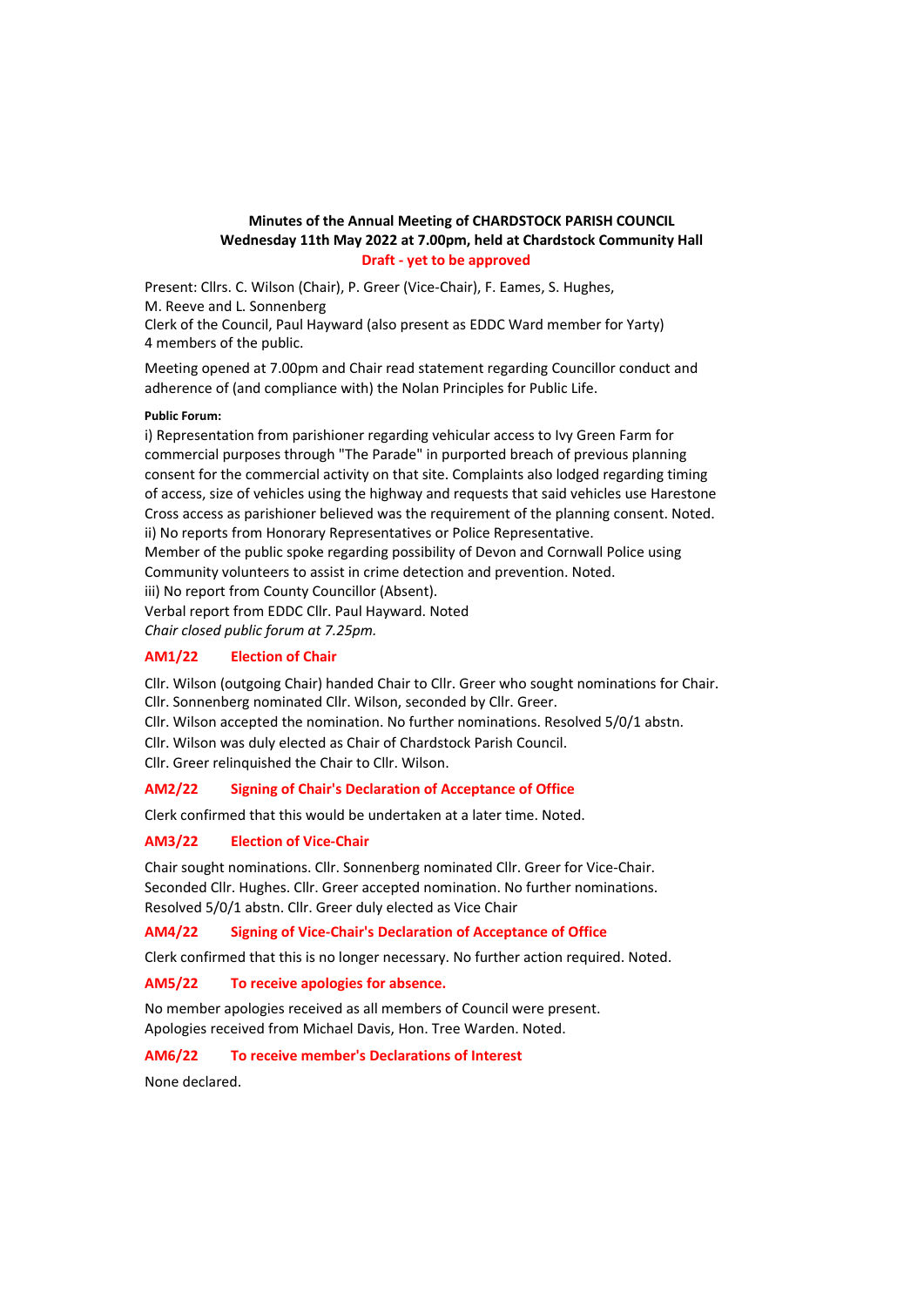# **AM7/22 To review minutes of previous Annual Meeting of Council held 5th May 2021**

Minutes of the previous Annual Meeting on 5th May 2021 had been previously adopted by Council on 27th May 2021. Reviewed and noted.

#### **a) Matters arising from these minutes**

None raised.

# **AM8/22 To consider and, if thought fit, approve the minutes of previous Ordinary Meeting of the Parish Council held 13th April 2022**

Chair asked that the minutes be amended under entry 22/046v) to remove all words after "current location…" and replace with "..to the point where the existing 30mph speed limit changes to the National Speed limit west of Hoopers Farm".

Substantive minutes proposed for approval by Chair, seconded by Cllr. Reeve. Resolved unanimously.

The signing of the minutes was deferred until the changes could be implemented. Chair proposed that the running order of the meeting be amended to allow consideration of agenda item AM25/22d) items i), ii) and iii). Agreed and noted.

## **AM25/22 d) To consider matters pertaining to the Community Shop Project.**

i) Outcome of the recent consultative ballot was confirmed. 68.1% of respondents were supportive of the proposal that the Parish Council seek to borrow £180,000 to assist towards the purchase costs of the Community Shop in conjunction with the Community Shop Committee group. Turnout (response rate) was 76.7%.

Chair thanked all the committee and their volunteers for the hard work that went into administering and executing the consultative ballot exercise.

ii) RFO provided a report on the progression of the PWLB application. Noted.

iii) To consider any other matters pertaining to this subject considered as urgent by Chair. It was noted that a meeting was still to be arranged between Chair, Clerk and members of the Community Shop Committee group to discuss the funding agreement and other such administrative/financial matters. Noted.

Mr Wheeler spoke (at Chair's invitation) to outline the ongoing application to the national Community Ownership Fund (COF) scheme, and confirmed that applications were being sought in June 2022. The intention was to use the Parish Council's pledged £180,000 to act as the requisite "match-funding" as per the scheme criteria.

Chair thanked the committee for their continued efforts to save the village shop. Chair proposed that the meeting order be resumed as per published agenda. Agreed.

### **AM9/22 To appoint Responsible Financial Officer for 2022/23 financial period**

Chair proposed that the Clerk, Paul Hayward, continue in this role. Seconded Cllr. Reeve. Resolved unanimously.

## **AM10/22a) To consider payment of Chairman's Allowance for 2022/23**

Cllr. Hughes proposed that the Chair be permitted to spend up to £200 in this financial year in respect of her reasonable expenses incurred in that role. Seconded by Cllr. Sonnenberg. Resolved unanimously.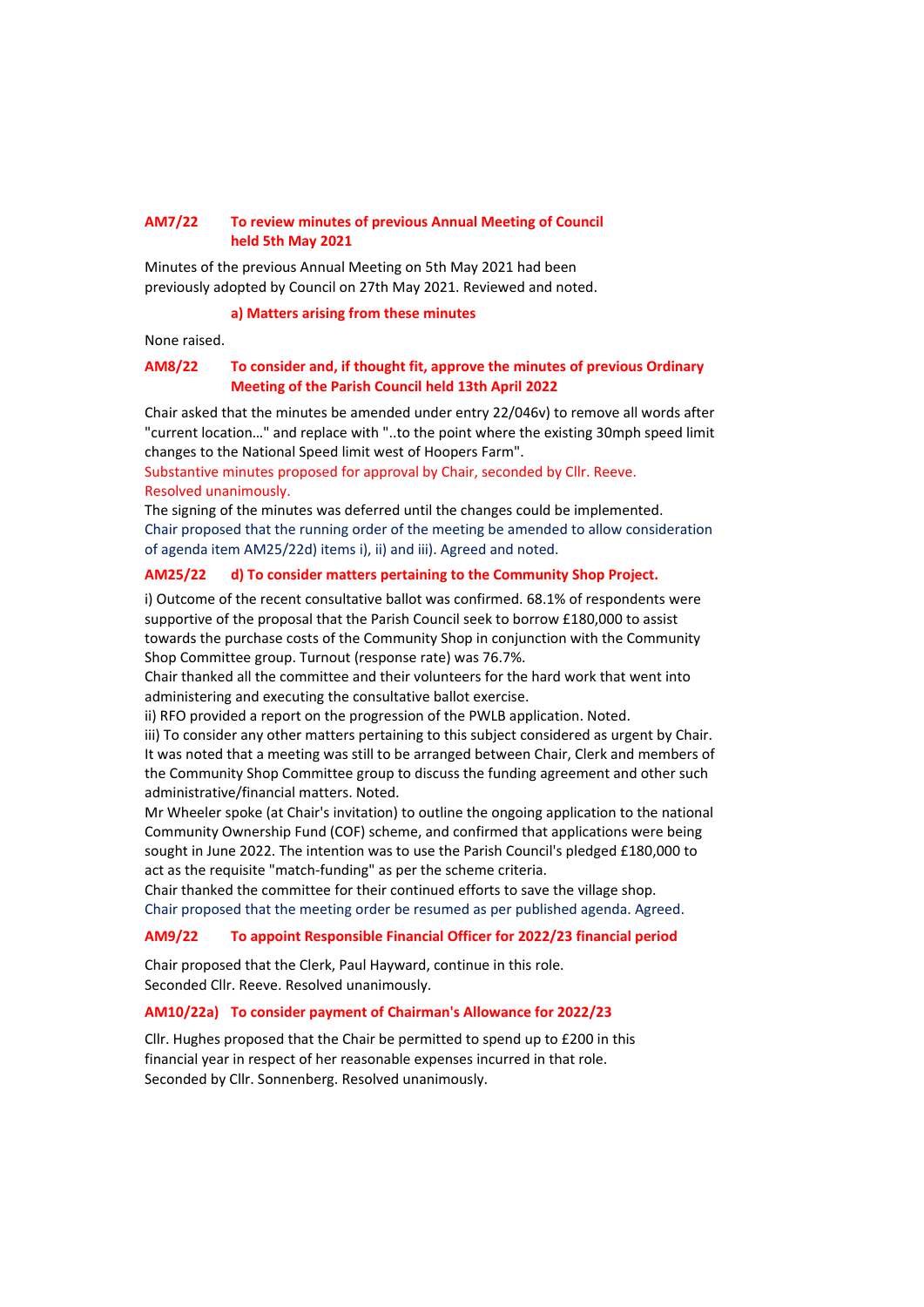### **AM10/22b) To consider payment of Member's Allowance for 2022/23**

Chair proposed that NO members allowances be paid in the current financial year. Seconded by Cllr. Greer. Resolved unanimously. Clerk/RFO to add consideration of this subject for FY23-24 into NOV/DEC budget meeting.

#### **AM11/22 Election of Representatives from members and parishioners**

Community Hall Representative *Cllr. Wilson. (Prop. Cllr. Reeve, Sec. Cllr. Hughes. Resolved 5/0/1 abstn.)* DALC Representative *Cllr. Wilson (Chair, ex-officio) (Prop. Cllr. Reeve, Sec. Cllr. Greer. Resolved unan.)*

### **AM12/22 Nominations for Honorary Footpath Warden (P3)**

Freda Goff kindly agreed to act as the HFW for the forthcoming year in the absence of any other nominations. Proposed Chair, seconded Cllr. Sonnenberg. Resolved unanimously. Chair thanked Freda for her continued help in this regard.

### **AM13/22 Nominations for Honorary Tree Warden**

Michael Davis had confirmed that he was willing to continue in this role for another year. Proposed Chair, seconded Cllr. Greer. Resolved unanimously.

Chair thanked Michael for his continued help, support and knowledge in this regard.

#### **AM14/22 Nominations for Honorary Parish Naturalist**

Edward Wells had confirmed that he was willing to continue in this role for another year. Proposed Chair, seconded Cllr. Greer. Resolved unanimously. Chair thanked Edward for his continued contribution to the parish in this respect.

**AM15/22 To consider renewal of subscriptions to the following bodies: a) NALC/DALC.** Chair proposed. Cllr. Greer seconded. Resolved unan. Cost £189 plus VAT per annum for 2022-23. **b) BDHPN \*** Chair proposed. Cllr. Reeve seconded. Resolved unan. Cost £60 (no VAT) per annum for 2022-23. *\* Blackdown Hills Parish Network (joint membership with All Saints parish)*

## **AM16/22 Financial Matters to be considered:**

a) It was proposed by Chair that bank signatories remain unchanged albeit noting that a previous resolution had approved the addition of Cllrs. Hughes and Sonnenberg to the Unity Trust Bank mandate. Noted. RFO: Please action as soon as possible.

It was also noted that the Lloyds bank account had been closed. Proposal approved. RFO: Please liaise with the PWLB to ensure that their repayments come from the UTB account in the future via an amended D/D mandate instruction, signed accordingly. Resolved unanimously.

b) Parish Council Insurance renewal quote is currently awaited .

RFO confirmed that the renewal of the policy will be brought before Council as a payment to be approved in June 2022 (with premium uplifts anticipated re: play park and war memorial assets added) and an increase expected due to contraction of the Local Council insurance marketplace.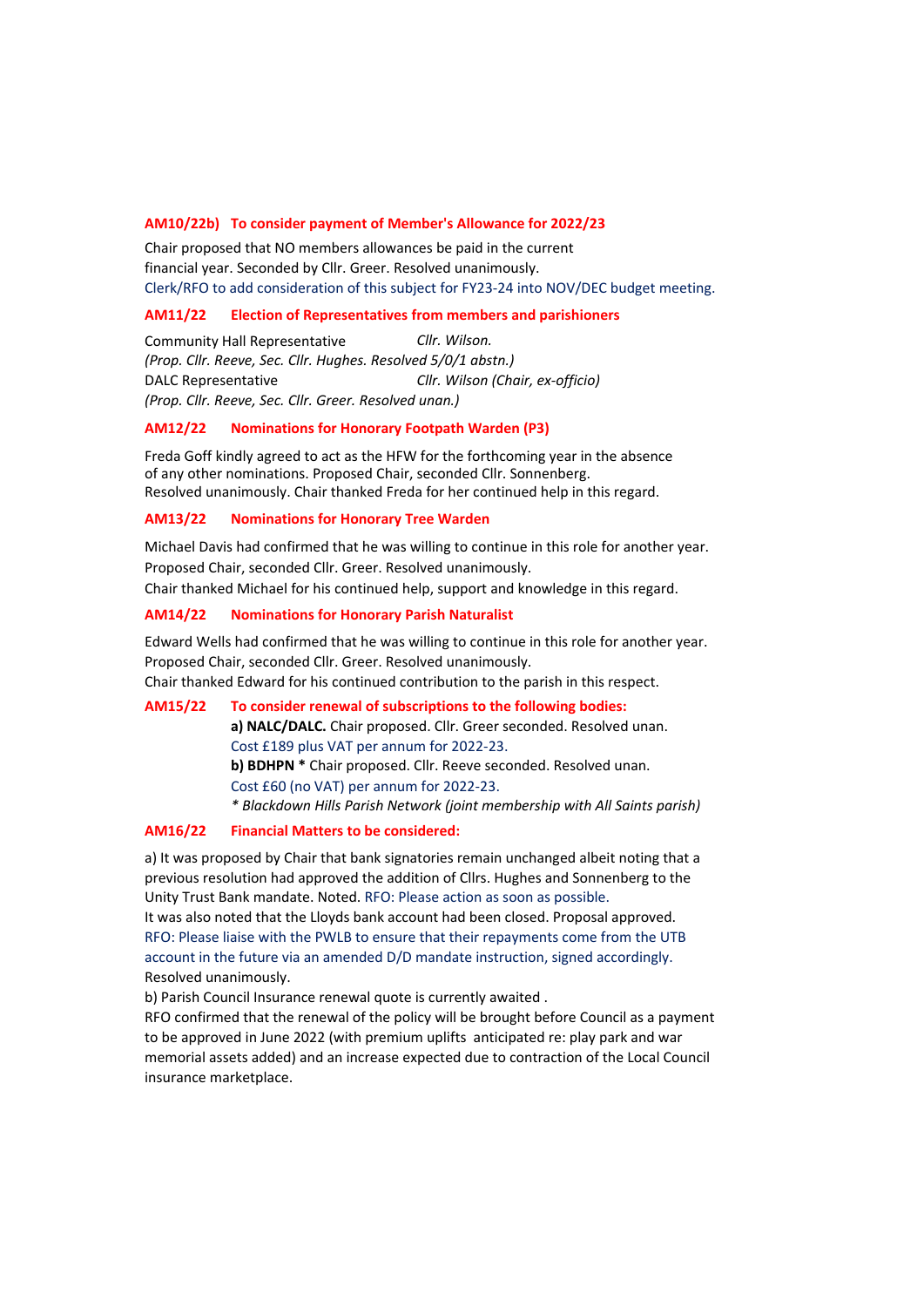# **AM17/22 To consider revised timetable for the completion and submission of the 21-22 Financial Year Annual Governance and Accountability Return (AGAR); RFO to provide a verbal report.**

RFO explained that the FY21-22 accounts were still with the Internal Auditor but that he anticipated that they would be finalised and signed off in time for the June ORD meeting so that Council could consider and, if thought fit, approve the accounts and AGAR ready for the submission of the same by the deadline date set of 30th June 2022. The accounts for FY20-21 had been restated at the request of the External Auditor to reflect revisions relating to the re-coding of certain payments such as mileage claims from "staff costs" to "other costs" in accordance with guidance notes provided by the regulatory authorities.

Noted.

# **AM18/22 To consider the dates for publication of the Notice Period for the exercise of Public Rights together with an unaudited copy of AGAR2 documents (as above) on noticeboard and Council website.**

Members noted dates suggested by the external auditing authority (01/07/22 to 11/08/22) Submission as per those dates was proposed by Chair, and seconded by Cllr. Greer. Resolved unanimously.

Clerk: Please publish the Public Rights Notice by 30th June 2022 with the exemption notice. and forward confirmation to External Auditing authority (with other papers as above).

# **AM19/22 Resolution: That Chardstock Parish Council has fulfilled, and met, the requirements as required under the Transparency Code Regulations for smaller local authorities.**

Proposed by Chair, seconded by Cllr. Greer. Resolved unanimously.

**AM20/22 Resolution: That Chardstock Parish Council will continue to publish all information as required under the Transparency Code Regulations and Accounts and Audit Regulations 2018.**

Proposed by Chair, seconded by Cllr. Greer. Resolved unanimously.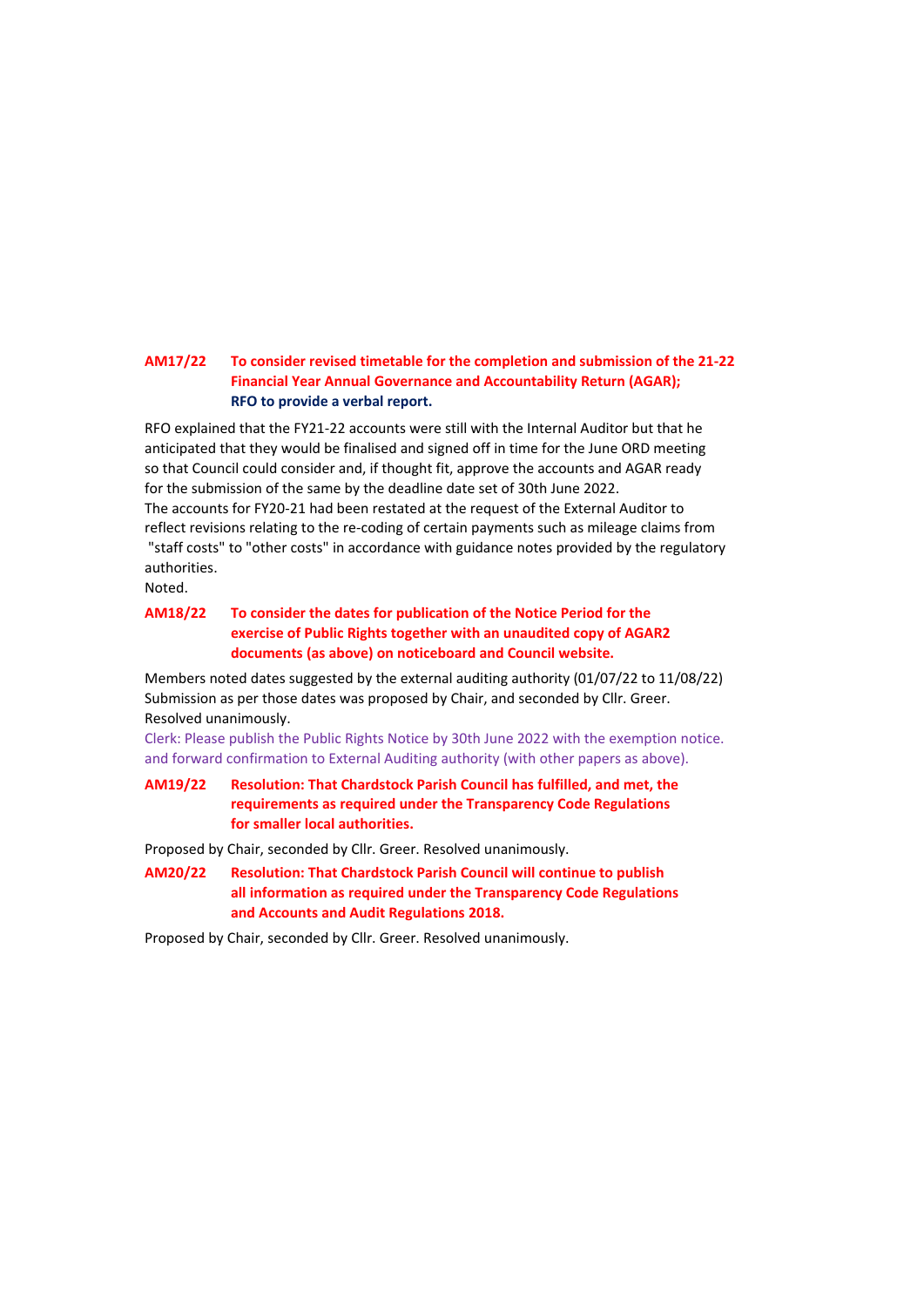## **AM21/22 To review Council policies and procedures and to formally adopt same.**

a)i) Extant Standing Orders. Proposed Chair. Seconded Cllr. Reeve. Adoption Resolved. b)i) Financial Regns. Proposed Chair. Seconded Cllr. Hughes. Resolved as amended. *(This was a substantive document after 4 minor changes suggested by Chair)* **Policies below have been reviewed by Councillors and amendments made as resolved.**

b)ii) Delegation Policy. Proposed Cllr. Greer. Seconded Cllr. Hughes. Resolved unanimously. c) Council's Code of Conduct. Clerk spoke on this matter in light of recent EDDC revisions to their Model Code of Conduct Policy which had been published after this agenda publication. Clerk asked Chair to recommended deferral of this matter until the impact of those changes and alterations could be properly assessed and considered.

Chair proposed deferral until a later meeting of this Council (t.b.a.). Seconded by Cllr. Greer. Resolved unanimously.

d) Asset Register review as at 31st March 2022. Reviewed and asset value increase noted \* \* Clerk: Please publish with the AGAR2 documents as approved above.

## **AM22/22 Chair's Announcements / Matters of Urgency for report only.**

to EDDC for processing. Noted. No comments proposed in opposition or support. Councillors were advised that Chardstock Bowling Club had submitted a licence application

## **AM23/22 Financial matters:**

a) To consider and, if thought fit, to approve payments for April 2022.

Payments to value of £2734.21. Proposed by Chair, seconded by Cllr. Hughes. Resolved unan. RFO: Please make this payments accordingly and amend financial records to reflect payments.

b) To consider payments made under Chair's/RFO's delegated authority.

Noted (see payment schedule published for details of such transactions).

c) To consider financial reports for year to date (April 2022).

Received and noted. Report content approved proposed by Chair. Resolved unanimously.

d) Questions to RFO on the reports circulated and published.

None raised by members.

e) To consider delegating to the RFO the authority to make payments (as required) in May (see Delegation Policy AM21/22b)ii) above); any such payments to be ratified by this Council in June 2022. Proposed by Chair, seconded by Cllr. Greer. Resolved unanimously.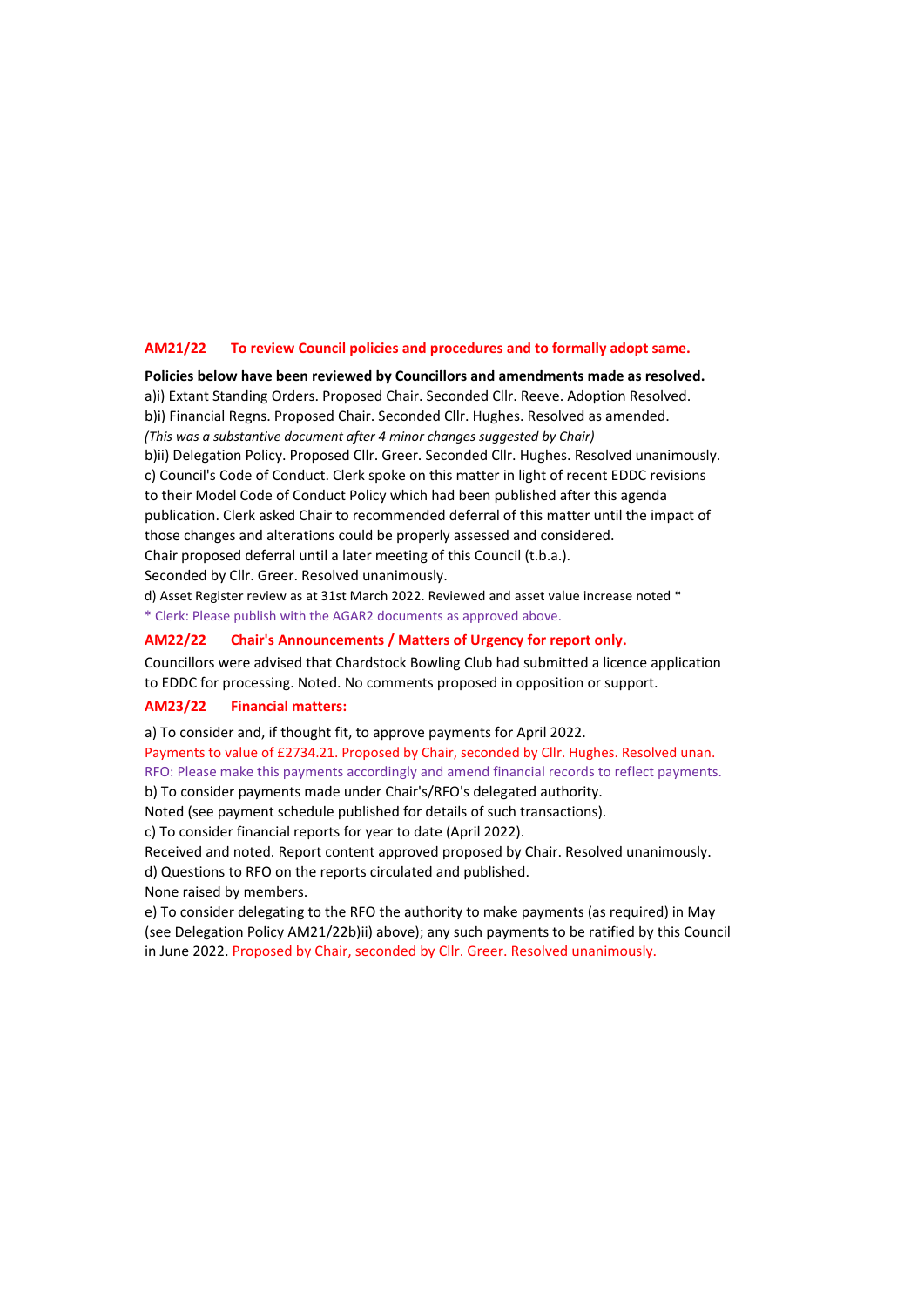#### **AM24/22 Planning matters:**

**a)i)** To consider planning applications received prior to agenda publication: *none advised.* **a)ii)** To consider planning applications received after agenda publication: *none advised.*

**b)** To consider tree (planning) matters: *none advised*

**c)** Determinations advised; *none advised.*

*\* Denotes where decision varies with Council's views / comments*

**d)** Planning enforcement/appeal matters:

*Representation received (see Public Forum) regarding possible enforcement breaches at Ivy Green Farm. Chair proposed that Council seek assistance of the ward member to lodge an enforcement complaint with EDDC (the planning authority) to seek clarity on what the previous planning consents had authorised on the site and whether recent activity was a breach of those consents. Seconded by Cllr. Hughes. Resolved unanimously. Clerk: Please action accordingly and report back to Council with EDDC response.* **e)** Planning correspondence received:

*Chair asked the Clerk to chase the EDDC Conservation Officer as to progress with the War Memorial repair/cleaning works (previously consented) to ensure that the works were completed in accordance with the planning consent by the end of October 2022 at the latest i.e. to ensure that the war memorial was ready for the Remembrance Day event in NOV. Clerk: Please action accordingly and report back to Council with EDDC response.*

#### **AM25/22 Business to be considered:**

**a) To consider articles for the June 2022 Parish Magazine publication.**

Submission of relevant Council articles was duly delegated to the Chair to undertake. Noted. **b) To consider correspondence on the subject of recent resolution to extend the 20mph speed limit within the village.**

It was noted that the minutes of the meeting held 11/4/2021 had been amended to take into account the representation from a parishioner. No further action proposed at this time. **c) To consider matters pertaining to the celebration of HM The Queen's Platinum Jubilee.** Noted. Council had offered to assist financially towards events in the parish.

## **d) THIS MATTER HAD BEEN DISCUSSED AT AN EARLIER PART OF THIS MEETING.**

**e) To consider correspondence relating to additional grounds maintenance in the parish.** This was noted. Council did not feel it was appropriate to start cutting this extra piece of grassed verge at this time, citing "*No Mow May* " and the fact the land belonged to a 3rd party. It was agreed that the Parish lengthsman would be asked to attend to the weed growth in Henley Close/Green Lane and that, furthermore, they would be directed to cut the grass verge at the entrance to Broome Lane twice per annum on safety/visibility grounds, and to create an access pathway from the roadside into the hedgeline to allow public access to the Jubilee Oak tree planted thereupon by EDDC earlier in the year.

Clerk: Please liaise with Parish Lengthsman accordingly in respect of the above decision.

**f) To review Annual Play Area Inspection report and approve any actions recommended.** Report noted. Delegated authority was afforded to Clerk to carry out minor works outlined and recommended in the report.

Clerk: Please liaise with Parish Lengthsman accordingly in respect of the above directions.